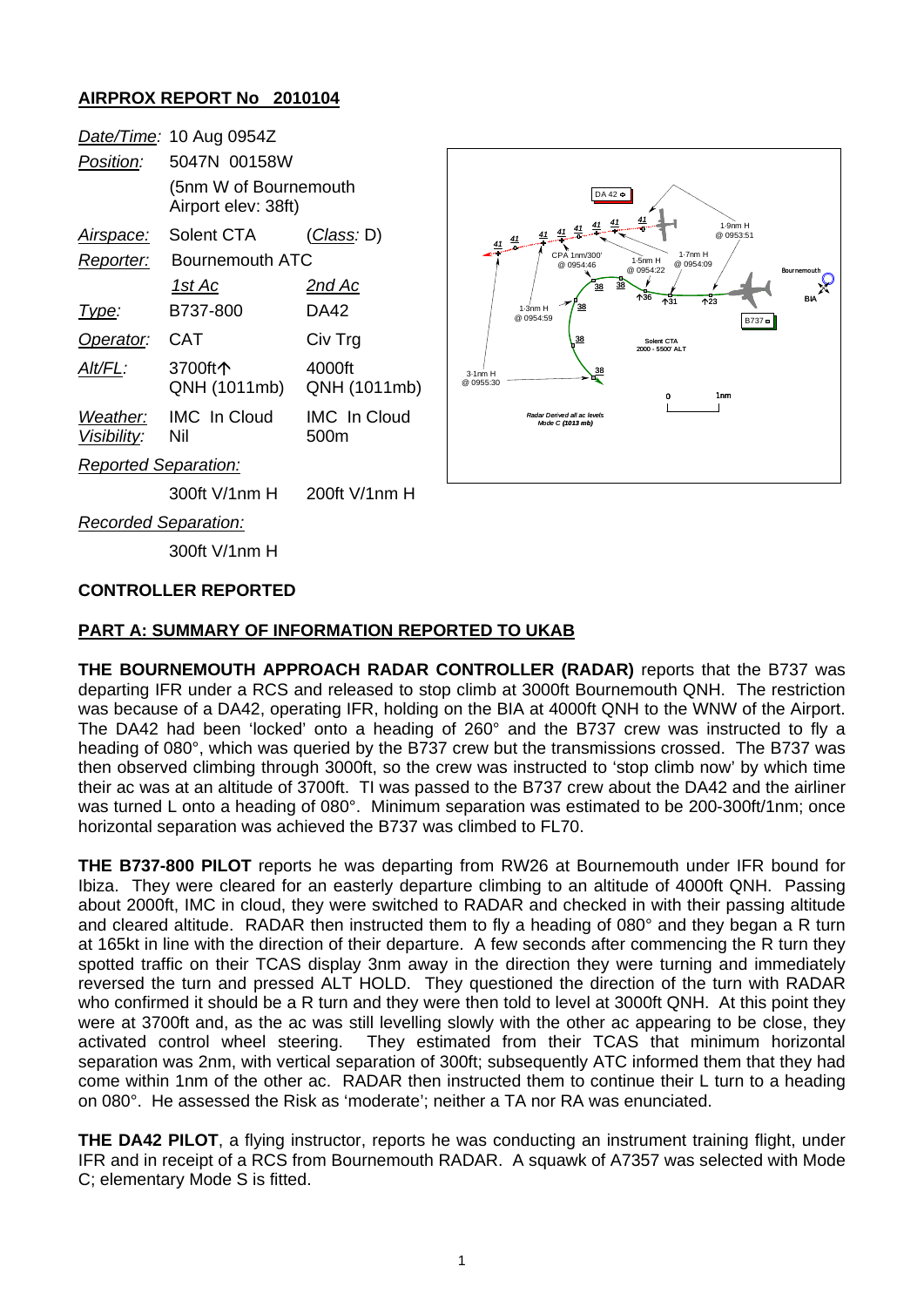Flying level at 4000ft QNH in the Bournemouth NDB hold for RW26 at 125kt, as they turned westbound in the hold they were instructed to maintain present heading, which they reported as 265°. A few moments later they heard the B737 crew call RADAR on frequency departing from Bournemouth stating they were climbing 4000ft. The controller then said to the B737 crew that their cleared altitude was 3000ft, which the B737 queried saying they had been cleared to 4000ft. ATC instructed the B737 crew to stop climb due to traffic above in the hold – his DA42 – whereupon they heard the B737 pilot state he was at 3700ft before ATC turned them S. These transmissions took only a few moments and in the meantime they maintained their heading of 265° and looked for the B737. No TCAS equipment is fitted to his DA42, therefore he waited for instructions from ATC as they did not know if the B737 was to their L or R, or beneath his ac as they were in solid IMC in cloud. No avoiding action was taken by him or issued by ATC.

In a later telephone conversation with Bournemouth ATC he was told that the B737 reached 3800ft, 1nm from his ac. He assessed the risk as 'medium'.

**THE BOURNEMOUTH TOWER CONTROLLER** reports that the B737 was lined up on RW26 when he received the release from RADAR, which was to stop climb at 3000ft QNH. As he wrote this down on the fps he was distracted by a call from the Airfield Ops vehicle about a fox that was approaching the RW. Instructing the Airfield Ops vehicle driver to enter the RW to remove the fox, he informed the B737 crew about this and a possible delay. Once the fox had been removed and the Airfield Ops vehicle had vacated the RW he looked at the B737's fps, saw the '3A' restriction that he thought he had passed and cleared the flight for take-off. As the B737 climbed through 1000ft he informed the crew that they might detect an ac holding at 4000ft on their TCAS and transferred the flight to RADAR. The B737 pilot read back the frequency and acknowledged the TI on the ac in the hold. It was not until a minute or so later that he became aware of what had actually occurred.

**ATSI** reports that the Airprox occurred within Class D CAS, 5nm W of Bournemouth Airport. Both flights were in receipt of a RCS from Bournemouth RADAR. Staffing levels were considered normal with AIR and GROUND combined as Bournemouth TOWER. The TOWER controller reported traffic levels as being 'medium' and had been in position for 50min before the Airprox occurred. Although not feeling 100%, the RADAR controller considered that she was nevertheless fit for duty and commenced work just before the incident occurred. RADAR reported traffic levels as medium, with a number of ac on frequency.

The Bournemouth 0950UTC weather was: surface wind 250/06kt; Visibility >10km; Cloud, FEW010 SCT034; QNH 1011mb.

The Bournemouth MATS Part 2, Section 1, Chapter 5, page 1, paragraph 1.5.3, Noise Abatement Procedure for Runway 26, states:

'Climb on runway QDM to 0.6 DME then track 270 deg Mag to 3.5 DME, to be no lower than altitude 2000ft before any further turn.'

Bournemouth MATS Part 2, Section 3, Chapter 2, page 4, paragraph 3.2.10, Turns after Departure, states:

'The direction of turn must be specified with the take-off clearance to all aircraft. In the case of aircraft subject to the Noise Abatement Procedure, the phrase "after noise abatement" must be included with the direction of turn instruction if any doubt exists that the preferential noise route would not be followed.'

Bournemouth MATS Part 2, Section 4, Chapter 2, page 2, paragraph 4.2.3, Departure Routes, states:

'All departures will comply with the published Preferential Noise Routes (PNR) and may only vary to suit ATC safety requirements. Airway Clearances will be referred to as "Standard" between APS & GMC/Air.' Standard Clearance Eastbound is stated as 'SAM-GWC'.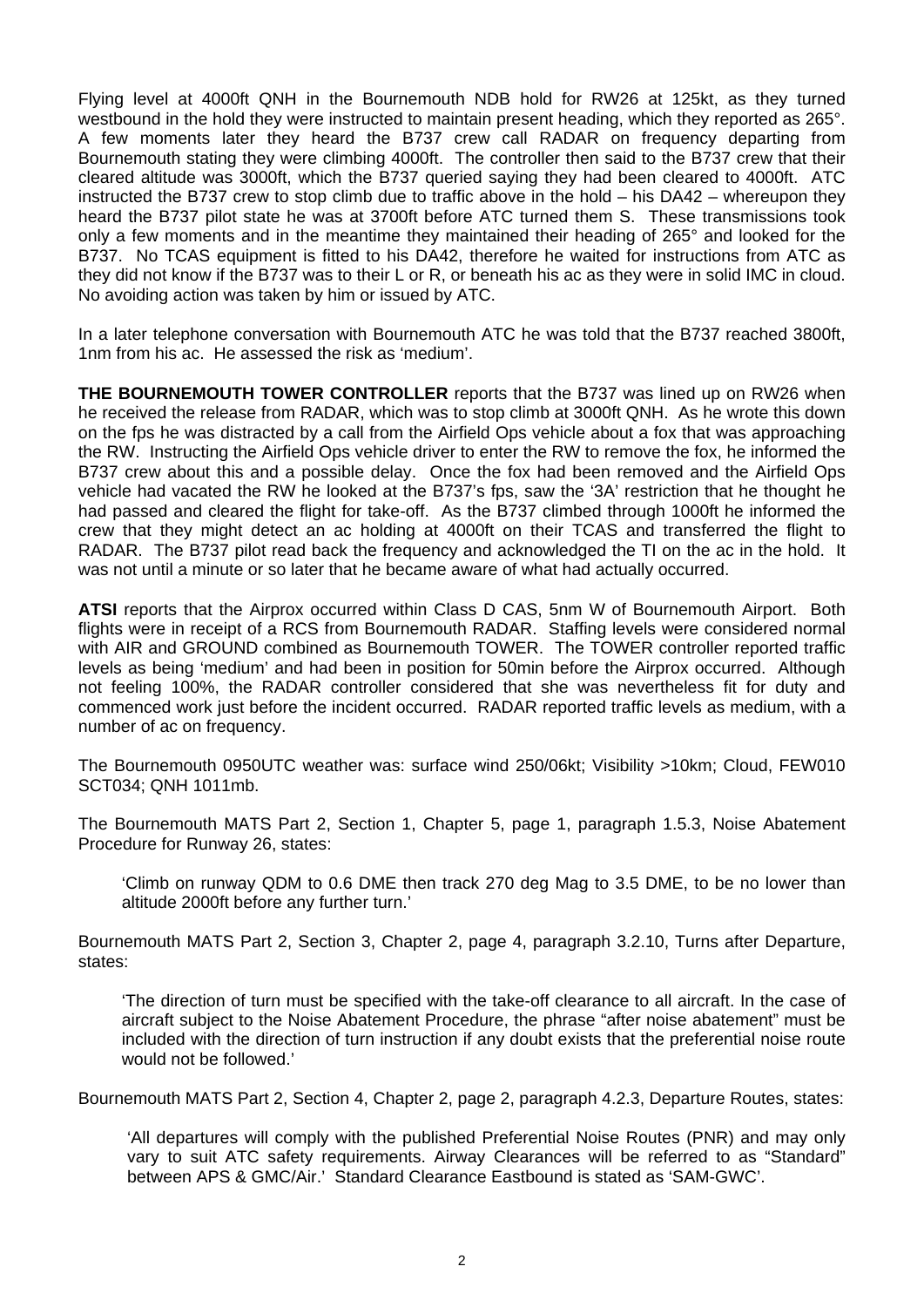The BIA NDB (L) is located on the airport, with a holding pattern to the NW that comprises a 1 minute racetrack pattern, with an inbound track of 078°, turning L at the BIA NDB (L) and flying an outbound track of 258°. The unit had recently made a recommendation that controllers consider the need to vector holding traffic away from the BIA hold in order to facilitate continuous climb for commercial jet departures.

The DA42 had departed from RW26, 20min before the Airprox and been cleared by RADAR to take up the hold at the BIA NDB (L) at an altitude of 4000ft. The DA42 crew requested two holds followed by an NDB procedure.

At 0935:24, the B737 crew called TOWER, *"..*[B737 C/S] *stand 5 QNH 1-0-1-2 request clearance to Ibiza."* TOWER replied, *"*[B737 C/S] *Bournemouth Tower standard departure clear Ibiza routeing SAM Goodwood 4 thousand feet squawk 7-7-1-7",* which was acknowledged correctly. The B737 crew was given taxi clearance for RW26 at 0947:51.

Bournemouth MATS Part 2, Section 1, Chapter 17, page 2, paragraph 1.17.3, states:

'All departing IFR/SVFR traffic is subject to a "Check Before Release (CBR)" from APS (Approach Procedural Surveillance)[RADAR]. This has the added advantage of alerting APS to the aircraft's imminent departure and an up-to-the-minute departure clearance can be issued.'

At 0948:23, the B737 crew was given line up clearance for RW26 that was correctly acknowledged. In response to a request from TOWER, the B737 was released by RADAR with a climb restriction of not above 3000ft ALT, due to traffic in the hold at 4000ft ALT. TOWER correctly annotated the departure restriction on the B737's fps, however, at 0950:45 the Airfield Ops vehicle driver called, *"Bournemouth Tower Safety 1 I have got a fox heading towards the runway."* TOWER instructed the vehicle to enter the runway and advised the B737 crew, *"…there's a fox just coming up to the runway gonna clear him before we..let you go".* During the period that the runway was obstructed, the controller reported that there was a certain amount of discussion regarding the fox. This break in the sequence of events caused a distraction. When the Airfield Ops driver called vacating the runway at 0951:54, the local departure climb restriction of 3000ft had not been passed to the B737 crew. At 0952:13, the B737 was given take off clearance, "[B737 C/S] *after noise right turn clear take off wind 2-5-0 degrees 5 knots".* For IFR traffic departing Eastbound from RW26, a R turn is standard but the B737 crew's clearance and climb to 4000ft had not been amended. The B737 departed at 0953 and when safely airborne, TOWER passed TI to the crew, "[B737 C/S] *there's traffic in the hold at 4 thousand feet which you may pick up on your TCAS contact radar 1-1-9 decimal 4-7-5...".* The B737 pilot replied, *"Yes have it on TCAS…1-1-9-4-7-5* [C/S]". TOWER subsequently stated that the B737 had been cleared for departure, in the belief that the local restriction of 3000ft had been passed. It was only after the Airprox, that the controller realised the fps and climb restriction had not been ticked to indicate the correct passing and read-back of the clearance.

Meanwhile at 0951:25, the DA42 crew established in the hold reported ready for an approach, so RADAR instructed them to maintain 4000ft QNH and to report beacon outbound. As the B737 tookoff the radar recording shows the DA42 in the hold, 2nm NW of the airport, tracking W. Rather than allow the DA42 to turn back towards the overhead with a loss of radar contact, RADAR decided to change the plan by letting the DA42 continue W, which would keep it within good radar coverage and allow the B737 to make a R turn behind the DA42, facilitating an early climb from 3000ft. The DA42 crew was instructed, "..*change of plan continue present heading report your heading",* which was 265°; RADAR then advised, "[DA42 C/S] *roger continue on that heading until advised there's gonna be traffic departing and he'll climb through your level."*

MATS Part 2, Section 3, Chapter 1, Page 16, paragraph 20.7, states:

'Pilots of all aircraft flying instrument departures are required, on first contact, to inform the approach/approach radar controller of their callsign, SID designator (if appropriate), current or passing level and their cleared level. If the SID involves a stepped climb profile then the initial altitude/flight level to which the aircraft is climbing will be given. If the pilot does not provide the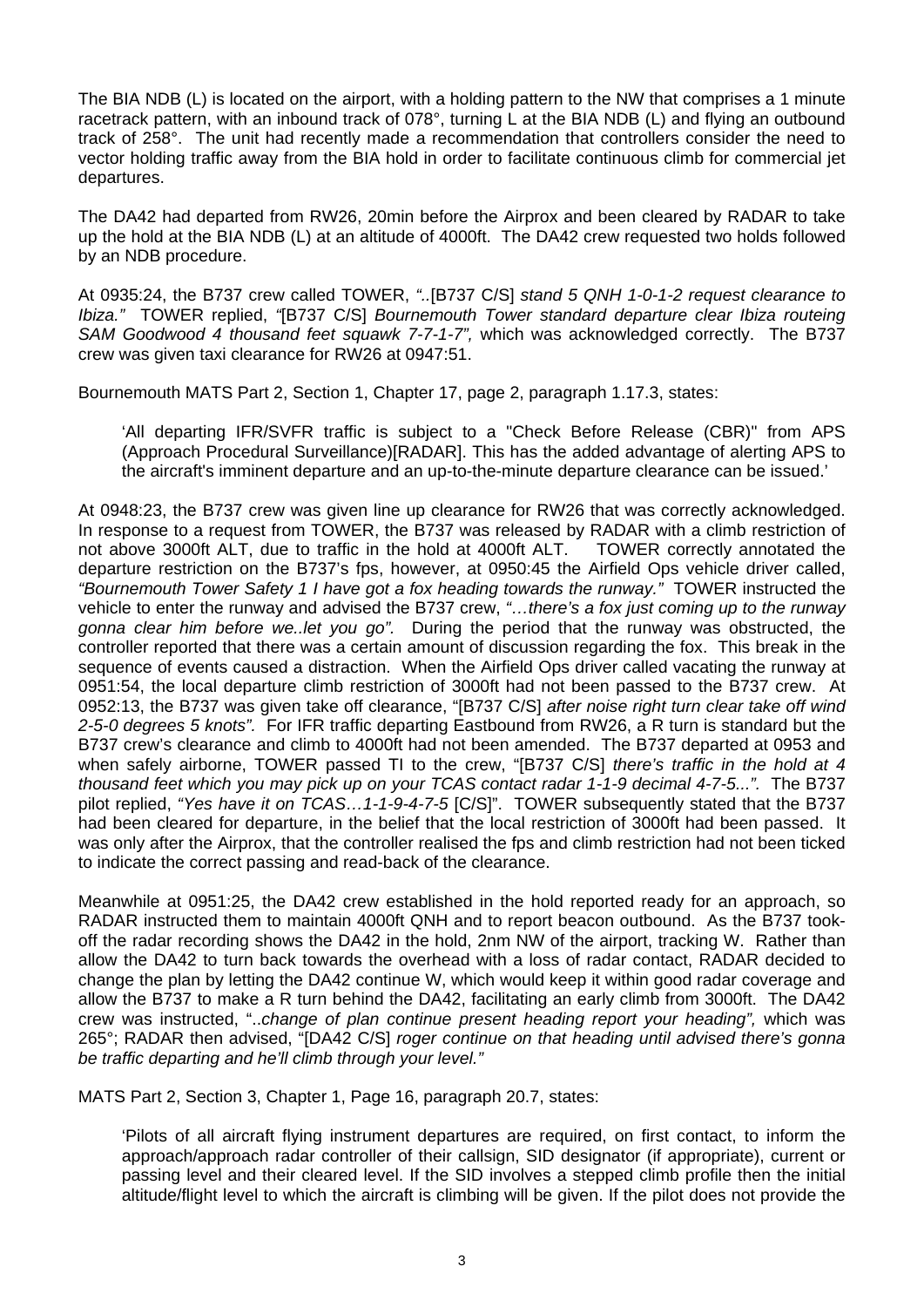cleared level then controllers shall, without delay, either confirm that the crew are climbing to the correct initial level or clear the aircraft to climb to a higher altitude or flight level.'

At 0953:50, the B737 crew called RADAR,*"…good morning* [B737 C/S] *passing altitude 2 thousand 4 hundred climbing altitude 4 thousand on an easterly departure".* The B737's fps did not indicate that verification of the Mode C had been completed and the controller reported she had not heard the pilot's report, "..*passing altitude 2 thousand 4 hundred climbing altitude 4 thousand.."*. The controller believed that this was due to the workload and distraction in dealing with another ac, but could not recall the precise details of any coordination or conversations at the point when she missed hearing the report. The RADAR frequency was quiet during the minute prior to the first call from the B737. Telephone transcription was not available at the time of the investigation and it was not therefore possible to establish a precise reason for the reported distraction. [UKAB Note (1): Despite the absence of a landline transcript, the TOWER and RADAR controllers concurred that the landline coordination conversation relating to the 3000ft climb-out restriction for the B737 had actually taken place.]

After the initial call was received from the B737 crew, RADAR replied, *"*[B737 C/S] *Bournemouth RADAR good afternoon fly heading 0-8-0 degrees"*. A direction of turn was not specified by RADAR but had been passed previously by TOWER. The B737 was now climbing to 4000ft and the crew was aware of the DA42 in the hold at 4000ft. This prompted the B737 pilot to question the R turn towards the DA42, *"right turn heading 0-8-0 degrees* [B737 C/S]..*is that a right turn can you confirm we have traffic on the TCAS around that area"*. At 0954:11, RADAR responded, "..*you're maintaining altitude 3 thousand feet and right turn on to a heading of 0-8-6",* and, *"just confirm you're maintaining 3 thousand feet".* (It was noted the controller specified 086° instead of 080°). At this point the NATS radar replay shows the B737 indicating 3100ft (1013mb) – equating to an altitude of 3040ft QNH (1011mb). This would have shown as 'A30' on RADAR's display. The B737 crew advised, *"Negative we're not we're climbing altitude 4 thousand feet and we're turning back round again".* At 0954:22, RADAR instructed the B737 crew, *"roger stop your climb now"*; the radar recording shows the two ac on parallel tracks with the B737 commencing a R turn indicating 3600ft (1013mb) – about 3540ft Bournemouth QNH – with the DA42 1·8nm NW of the B737, indicating 4100ft (1013mb) – about 4040ft QNH.

At 0954:23, the B737 crew reported that the climb had been stopped at 3800ft ALT and RADAR passed TI, "[B737 C/S] *roger traffic information in your 11 o'clock now range of 1 mile maintaining 4 thousand feet in the hold is..a D-A 42".* The B737 pilot responded, *"Okay we're taking up runway heading again is that..good for you."* RADAR advised *"That's fine if you continue on the left turn now on to a heading of 0-8-0 degrees that turn will take you away".* This was acknowledged by the B737 pilot at 0954:47. At this point the radar recording shows the minimum spacing between the 2 ac is 1nm and 300ft with the B737 turning L. RADAR then passed TI to the DA42 crew, *"..traffic information for you a mile south of you 3 thousand 7 hundred feet maintaining that altitude on to an easterly heading is a 7-3-7",* which was acknowledged. Once separation was re-established the B737 crew was climbed to FL70.

RADAR could not recall hearing the B737 pilot's level report of passing 2400ft for 4000ft and believed that this may have been due to the workload at the time. When questioned about the proximity of the 2 ac and the consideration of avoiding action, RADAR reported that the realisation of the situation came as a shock and having given a L turn to resolve the situation, considered this to be an avoiding action turn. The controller recognised that the correct phraseology was not used, but commented that this was probably due to the speed of events occurring and unexpected circumstances of the situation.

TOWER did not ensure that the 'standard clearance' was amended to include the climb-out restriction of 3000ft and did not check the fps to ensure that the amendment had been passed. The TOWER controller did pass TI about the DA42 in the hold, which aided the B737 crew's SA and alerted them to the position of the DA42 on TCAS. It was evident that the delay to the B737's departure caused by the fox, together with discussion amongst the VCR staff caused a distraction. This delay and distraction broke the natural sequence of events and interrupted TOWER's normal thought process.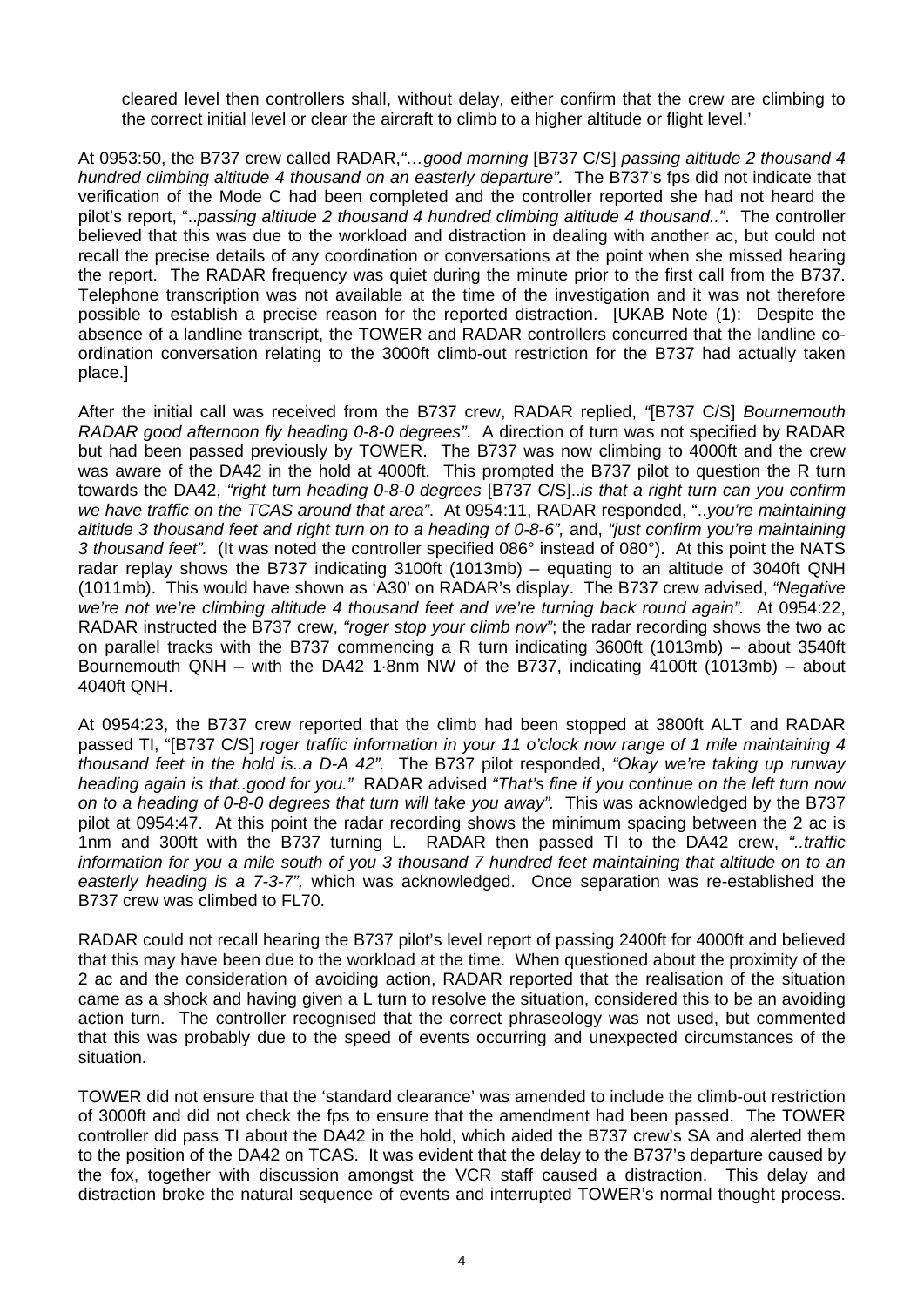When the Airfield Ops vehicle reported clear of the runway, the controller resumed operations, wrongly considering that the climb restriction had already been passed and without the appropriate check of the ac's fps. Consequently, TOWER allowed the B737 to climb unrestricted to 4000ft, the level occupied by the DA42, resulting in a loss of separation.

Once the B737 was airborne and transferred to RADAR, the pilot's first transmission, correctly included the 'level reporting', with passing level and cleared level should have alerted the RADAR controller to the TOWER controller's error; however, the 'level reporting' was not heard. It was not possible to establish what caused the controller to miss the level reports, but the controller considered that it was due to workload and this is supported by the fact that RADAR had not marked the fps to signify that verification of Mode C had been achieved. The opportunity to detect and correct the error was therefore missed and this was considered by ATSI to have been a contributory factor.

With the B737 now climbing to 4000ft and the crew having been made aware of the DA42 in the hold also at 4000ft, the B737 pilot questioned the R turn towards the DA42. The RADAR controller, in the expectation that the B737 was levelling at altitude 3000ft, initially confirmed the R turn was correct. This belief was reinforced when at the time the B737 pilot queried the heading, but the controller's radar display will have shown the B737 climbing through 3000ft ALT. However the pilot reported that the B737 was in fact climbing to 4000ft and the RADAR controller immediately instructed the pilot to 'stop the climb', followed by a L turn to resolve the conflict. The term 'avoiding action' was not used. The RADAR controller reported that the continued climb of the B737 had been unexpected and she was surprised and shocked when the realisation of the situation became clear.

Subsequent to this Airprox, ATSI made a number of recommendations that:

a. In addition to the Unit's review of the current procedures for amending a standard clearance before departure, that the unit ensure, whenever possible, these are passed before a departing ac is given clearance to line up.

b. The Unit include, as part of their Training in Unusual Circumstances and Emergencies (TRUCE) programme, unusual events or circumstances that cause a period of delay or break in operations, with a view to ensuring that controllers pause to complete a situational check, before resuming normal operations.

c. Unit controllers are reminded of the importance of ensuring that distractions in the operational room do not result in a lack of attention or lapse. (MATS Pt1, Section 8, Chapter 2, page, paragraph 5.3 refers.)

d. Unit controllers are reminded of the importance of ensuring that the 'level reporting' of departing ac is used to verify the aircraft Mode C, and the cleared level, as soon as possible after departure.

e. Unit controllers are reminded of the requirement to use the correct phraseology, when issuing 'avoiding action' in accordance with ATSIN 141.

### **PART B: SUMMARY OF THE BOARD'S DISCUSSIONS**

Information available included reports from the pilots of both ac, transcripts of the relevant RT frequencies, radar video recordings, reports from the air traffic controllers involved and reports from the appropriate ATC authority.

It was plain that the 3000ft climb-out restriction was not passed by TOWER to the B737 crew before they took-off. Although it had been written on the strip, the appropriate check mark was absent from the ac's fps, which should have alerted the controller to his omission if checked before he issued the take-off clearance. Controller Members recognised that TOWER had been distracted at a critical